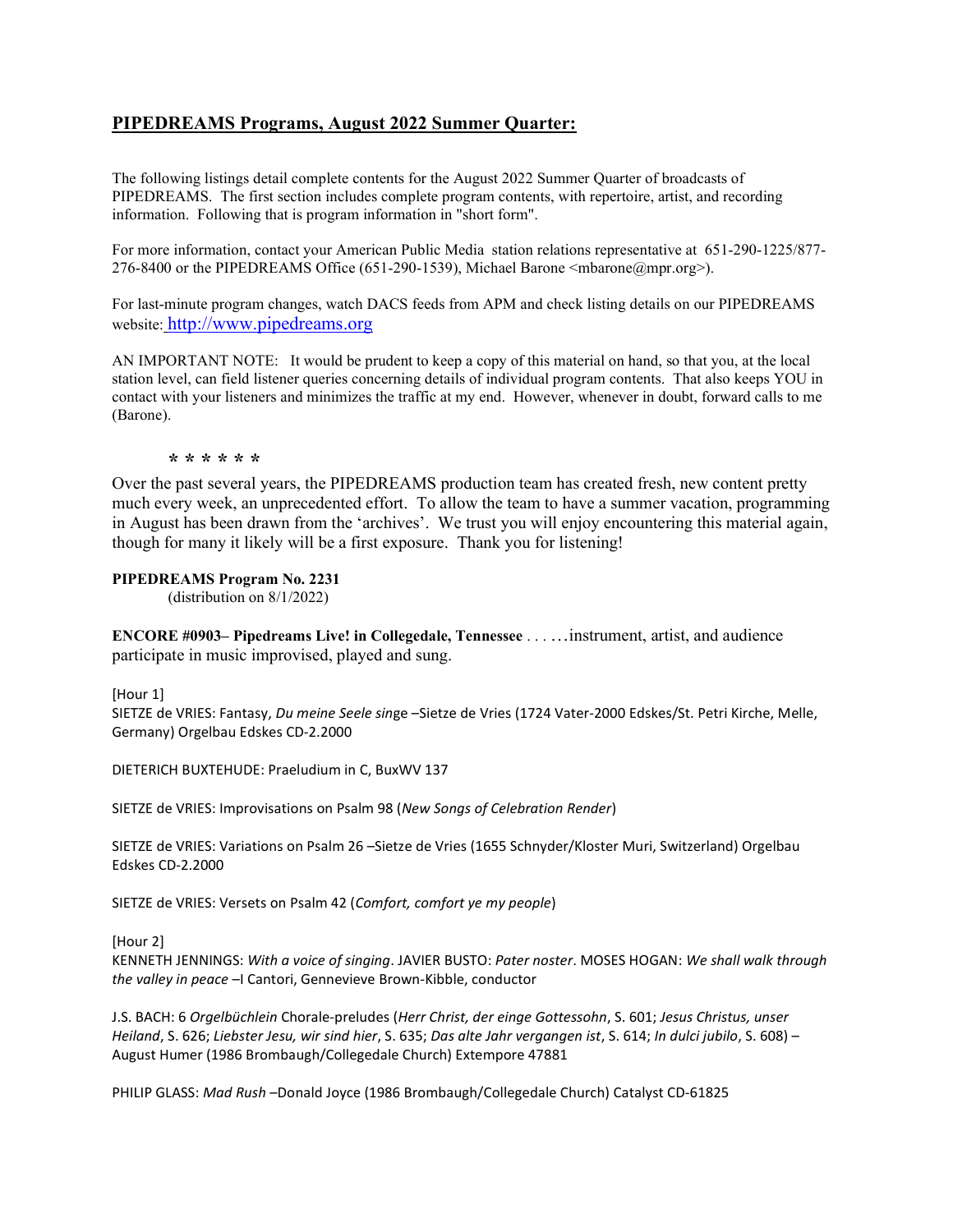SIETZE de VRIES: Solo Improvisation in the Style of Buxtehude on Themes by Edvard Grieg

SIETZE de VRIES: Improvisations on Alleluia! Sing to Jesus [Hyfrodol]

Michael Barone was host for this special Pipedreams Live! event recorded October, 23 2007 featuring the Anton Heiller Memorial Organ built by John Brombaugh and inaugurated at the Collegedale Church of Southern Adventist University in Collegedale, Tennessee in 1986. Dutch guest recitalist Sietze de Vries explored the varied sonic possibilities of Brombaugh's magnum opus tracker-action instrument, with its 70 stops, 108 ranks, and 4861 individual pipes. Gennevieve Brown-Kibble conducted the campus choir and congregation in lusty song, to which Mr. de Vries provided imaginative improvised accompaniments and interpolations.

https://www.pipedreams.org/episode/2009/01/19/pipedreams-live-in-collegedale-tennessee

PIPEDREAMS Program No. 2232 (distribution on 8/8/2022)

ENCORE #1044 – The Auditorium Organ . . . …a celebration of the iconic 1959 Aeolian-Skinner instrument in the Auditorium of the Community of Christ in Independence, Missouri, with comments from Jan Kraybill and the late John Obetz.

[Hour 1] HENRY PURCELL: Trumpet Tune & Bell Symphony –John Obetz (RBW 010)

HENRY PURCELL: Fanfare –Jan Kraybill (Kraybill 2009)

MARCEL DUPRÉ: Prelude & Fugue in g, Opus 7, no. 3. JEAN LANGLAIS: Dialogue for the Mixtures. JOSÉ LIDÓN: Sonata on the 1st Tone –Catharine Crozier (Fleur de Lis FL0601)

SEARLE WRIGHT: Prelude on Greensleeves –John Obetz (RBW 002)

JEHAN ALAIN: Dances of Agni Yavishta –John Obetz (RBW 010)

GERALD KEMNER: 2 Pieces (Rosa Mystica; Gloria) –John Obetz (RBW 002)

LEO SOWERBY: Passacaglia, from Symphony in G –Jan Kraybill (JK 401)

[Hour 2] LEO SOWERBY: Fantasy for Flute Stops –Catharine Crozier (Fleur de Lis FL0601)

HEINZ WERNER ZIMMERMANN: Four Psalms –John Obetz (Celebre 1970)

RALPH VAUGHAN WILLIAMS: Hymn-prelude, Rhosymedre –John Obetz (RBW 010)

HERMAN BERLINSKI: The Burning Bush –Catharine Crozier (Fleur de Lis FL0601)

MAX REGER: Fantasy on Wachet auf, ruft uns die Stimme, Opus 52, no. 2 –John Obetz (RBW 010)

A superb example of the American Classic tonal ideal of the mid twentieth century, the Auditorium Organ was built by Aeolian-Skinner in 1959, and it remains perhaps the most prominent of the firm's installations from that period. Aeolian-Skinner President Joseph Whiteford, working with an initial design and specification from his predecessor,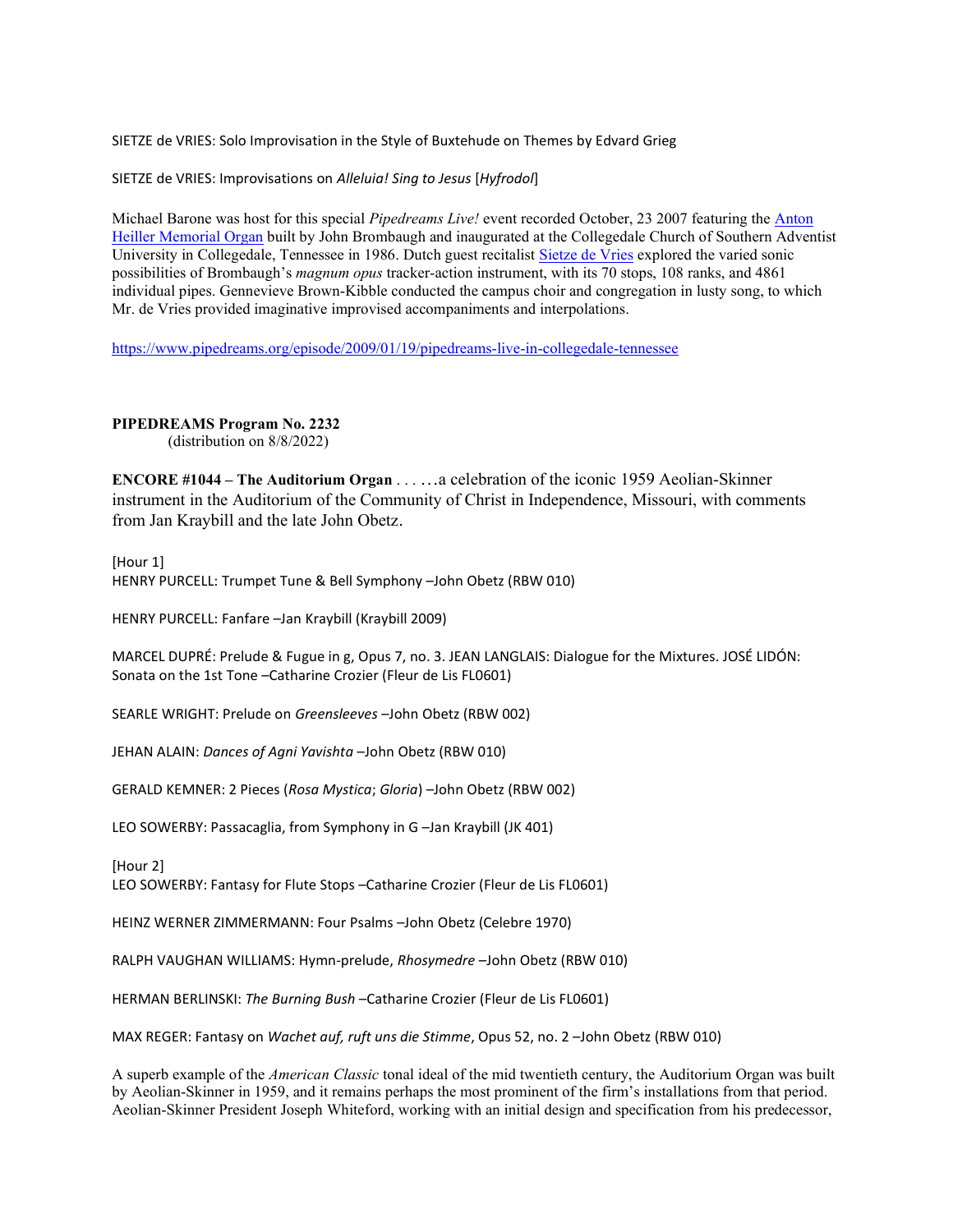the late G. Donald Harrison, evolved the instrument's final 113-rank specification with 6,334 individual pipes in consultation with prominent pedagogues Harold Gleason and Catharine Crozier. The organ is famous for its dramatic visual presence, with a dynamic display of exposed pipework including a towering 32′ pedal register and the powerful antiphonal trompette en chamade.

https://www.pipedreams.org/episode/2010/11/01/the-auditorium-organ

## PIPEDREAMS Program No. 2233

(distribution on 8/15/2022)

ENCORE #1108 – Thrill to the Applause . . . players and listeners alike experience a special exhilaration in concert settings.

[Hour 1]

SIR ARTHUR SULLIVAN: Yeoman of the Guard Overture. FRITZ KREISLER (arr. Conte): Variations on a Theme of Corelli. FIRMIN SWINNEN: Aria. ROBERT ELMORE: Fantasy on Nursery Tunes –Peter Richard Conte (1930 Aeolian/Longwood Gardens, Dupont Estate, Kennett Square, PA) PD Archive (r. January 16, 2010)

CAMILLE SAINT-SAËNS: Benediction Nuptiale, Opus 9 –Hector Olivera (2003 Blackinton/Benson Great Hall, Bethel University, Saint Paul, MN) PD Archive (r. April 17, 2009)

RULON CHRISTIANSEN: Lyric Symphony –James Welch (1983-2004 Ruffatti/Brigham Young University-Idaho, Rexburg, ID) PD Archive (r. March 12, 2010)

[Hour 2]

CRAIG PHILLIPS: 3 Hymns (Great is the Lord; The Risen Sun; Transfiguration) –Amarillo Master Chorale/Steve Weber; Noel-Paul Laur, organ. CRAIG PHILLIPS: Prelude & Exultation for Organ, Brass and Percussion -WTAMU Faculty Brass Quintet, John Benton, percussion; Joseph Galema (1942 Aeolian-Skinner/St. Andrew Episcopal Church, Amarillo, TX) PD Archive (r. April 23, 2010)

RACHEL LAURIN: Prelude & Fugue in f, Opus 45. MARCEL DUPRÉ: Lamento, Opus 24. MARCEL DUPRÉ: Prelude & Fugue in A-flat, Opus 36, no. 2 –Rachel Laurin (1987 Kney/St. Thomas Aquinas Chapel, University of St. Thomas, Saint Paul, MN) PD Archive (r. November 9, 2009)

https://www.pipedreams.org/episode/2011/02/21/thrill-to-the-applause

PIPEDREAMS Program No. 2234

(distribution on 8/22/2022)

ENCORE #1209 – Sonata Nice . . . invented by the Italians and transformed by composers everywhere ever since, the Organ Sonata encourages different strokes from different folks.

[Hour 1]

ADRIANO BANCHIERI: Organ Sonatas, fr Opus 13 –Paul Kenyon (1526 Facchetti/Chiesa di San Michele in Bosco, Bologna, Italy) Tactus CD-560202

TARQUINIO MERULA: Sonata cromatica –Francesco Cera (1526 Facchetti/Chiesa di San Michele in Bosco, Bologna, Italy) Tactus CD-591301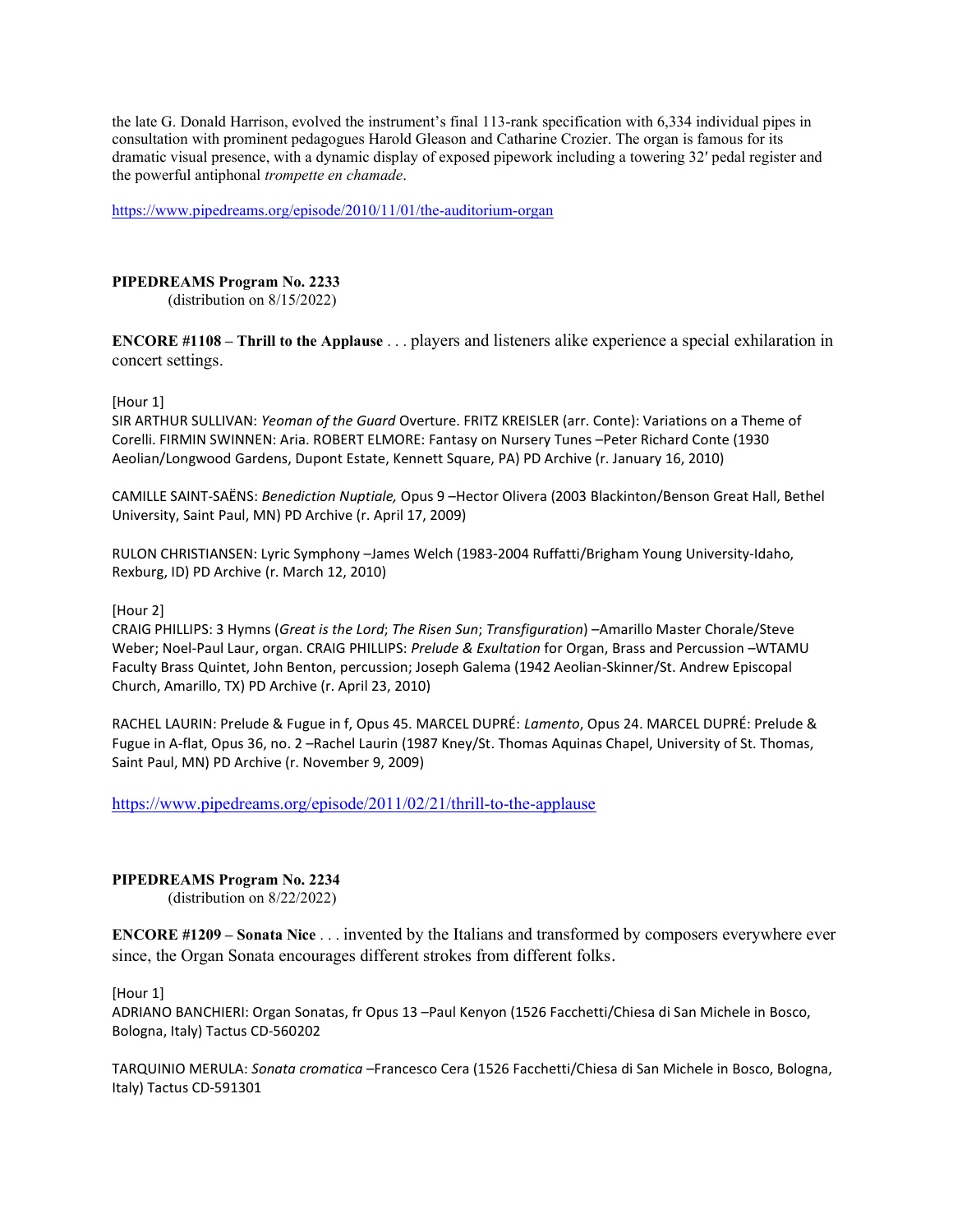JOHANN KUHNAU: Sonata No. 5 (The Saviour of Israel, Gideon) -Luc Beausejour (1993 Wolff/Presbyterian College Chapel, McGill University, Montréal, Québec, Canada) CBC CD-1086

W.A. MOZART: Sonata in C, K. 545 –Ulf Norberg (1976 Grönlunds/Hedvig Eleonora Church, Stockholm, Sweden) Orgelanders 001

FRYGIES HIDAS: Organ Sonata (1956) –Matthias Grünert (1934 Walcker/Sankt Marien Stadtkirche, Weida, Germany) OrgelArena 2008

(Hour 2)

VINCENZO PETRALI: Suonata per l'Offertorio –Eiko Maria Yoshimura (2002 Fischer & Krämer/St. Martin, Menzenschwand, Germany) Unda Maris UM-20411

AUGUST GOTTFRIED RITTER: Sonata No. 2 in e, Opus 19 –Ludger Lohmann (1844 Walcker/Sankt Maria Pfarrkirche, Schramberg, Germany) Organ 7207

J.S. BACH: Gamba Sonata No. 3 in g, BWV 1029 –Emilia Baranowska, cello; Jean-Paul Imbert (1978 Kleuker/Église Notre-Dame-de-Neiges, L'Alpe d'Huez, France) Festivo 6941 742

PAUL DAMJAKOB: Sonata da Chiesa –Gergen Mourik (2000 van den Heuvel/Katarina Church, Stockholm, Sweden) AAVV Organ 20081

https://www.pipedreams.org/episode/2012/02/27/sonata-nice

PIPEDREAMS Program No. 2235

(distribution on 8/29/2022)

ENCORE #1343 – Outside the Box . . . prize–winning young organists explore intriguing repertoire beyond the same–old–same–old.

Hour 1

GASTON LITAIZE: Epiphany. AUGUSTIN BARIÉ: Elegy –Joseph Ripka (2005 Glatter–Götz–Rosales/Augustana Lutheran Church, West Saint Paul, MN) PD Archive (r. 11/20/11)

GASTON LITAIZE: Scherzo, fr Douze Pieces –Jacob Street, organist. LITAIZE: Prelude et danse fuguée –Daniel O'Connor (2009 Schlueter/New York Avenue Presbyterian Church, Washington, DC) PD Archive (r. 7/4/10)

ELSA BARRAINE: Prelude & Fugue No. 1 in g –Dongho Lee (2010 Fisk/Auer Hall, Indiana University, Bloomington, IN) Pro Organo 7245

DAVID YAZBEK: Dirty Rotten Scoundrels Overture. RANDY NEWMAN: When she loved me. BRUCE HEALEY: Fantasmic –Nathan Avakian (1928 Kimball/Cleveland High School Auditorium, Portland, OR) Avakian Creative Works 709

CALVIN HAMPTON: In Paradisium. EMMA LOU DIEMER: I danced in the morning –Marshall Cuffe (1998 Dobson/St. Paul's Episcopal Church, Minneapolis, MN) PD Archive (r. 6/22/08)

[Hour 2]

CHARLES VILLIERS STANFORD: By the Seashore, Op. 194, no. 1; Canzona in d, Op. 116, no. 2 –Tom Winpenny (1892 Binns/Queen's College, Cambridge, England) Resonus Classies 10104